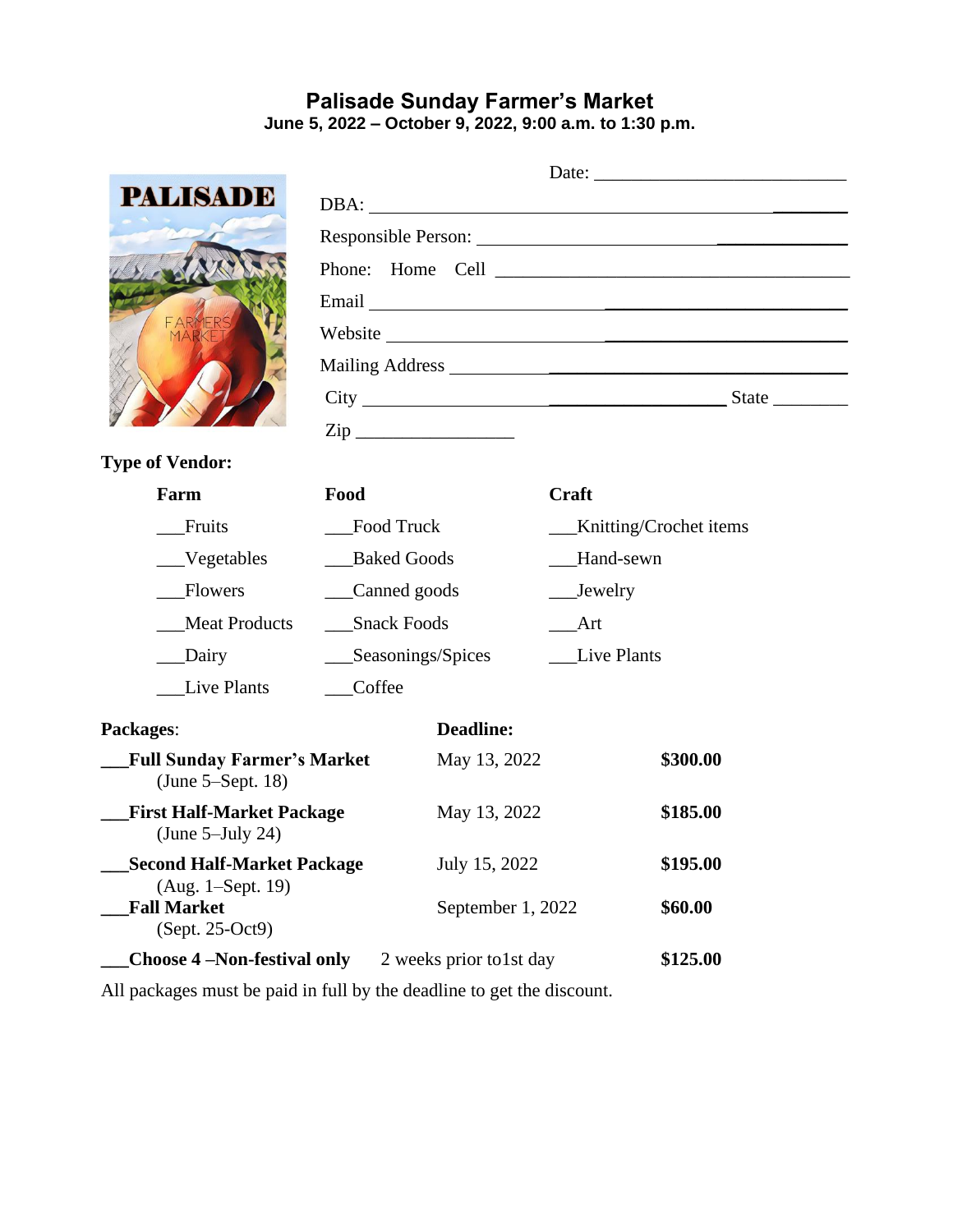## **\_\_\_Drop-In Sundays: indicate which day(s) by placing an X next to the date**

| $\underline{\mathbf{X}}$ | <b>Date</b>       | Cost    | X | <b>Date</b> | Cost    | $\underline{\mathsf{X}}$ | <b>Date</b>    | Cost    | $\underline{\mathsf{X}}$ | <b>Date</b>     | Cost    |
|--------------------------|-------------------|---------|---|-------------|---------|--------------------------|----------------|---------|--------------------------|-----------------|---------|
|                          | June 5            | \$45.00 |   | July 10     | \$45.00 |                          | Aug. 14        | \$45.00 |                          | <b>Sept. 18</b> | \$65.00 |
|                          | June $12$ \$65.00 |         |   | July 17     | \$45.00 |                          | <b>Aug. 21</b> | \$65.00 |                          | Sept. 25        | \$45.00 |
|                          | June 19           | \$45.00 |   | July 24     | \$45.00 |                          | Aug. 28        | \$45.00 |                          | Oct. 2          | \$45.00 |
|                          | <b>June 26</b>    | \$65.00 |   | July 31     | \$45.00 |                          | Sept. 4        | \$45.00 |                          | Oct. 9          | \$45.00 |
|                          | July 3            | \$45.00 |   | Aug. 7      | \$45.00 |                          | Sept. 11       | \$45.00 |                          |                 |         |

**\***Bold indicates Palisade Festivals: Bluegrass, Lavender, Peach, and Wine Festivals

## **Drop-In Subtotal\_\_\_\_\_\_\_\_\_**

**\_\_\_Temporary Business License \$10.00** (Mandatory one-time fee, unless you provide an Annual \$50 Palisade Business License) **\_\_\_Electricity Utility Fee \$10.00 Additional 10X10 Space** (packages only, limit 1) **\$95.00 \_\_\_Late Fees \$50.00**

Vendor spaces for Farm vendors are approximately 10' x 20' long. Vendor spaces for all other vendors are approximately 10' x 10'. Exceptions will be made for food vendors. List length of serving area (food carts only)

# **TOTAL AMOUNT DUE: \$\_\_\_\_\_\_\_\_\_\_\_**

Describe the sales or activity you propose in detail. **ALL items sold or promoted MUST be listed**.

 $\overline{a}$ 

(Please attach a separate sheet if necessary.)

**Paperwork needed: Check off and return this entire sheet with all of the appropriate paperwork. To be placed in that week's market, all paperwork and fees must be in our office and paid to the Town of Palisade no later than Thursday at 1:00pm.**

 $\overline{a}$ 

# **EVERYONE:**

This Application

\_\_\_\_\_\_ Copy of logo for web page (optional)

Sales Tax License ( \_\_Palisade \_\_State)

Please Note: The Town of Palisade does not collect sales tax for vendors. Go to <https://www.colorado.gov/pacific/tax/how-apply-colorado-sales-tax-license> for more information.